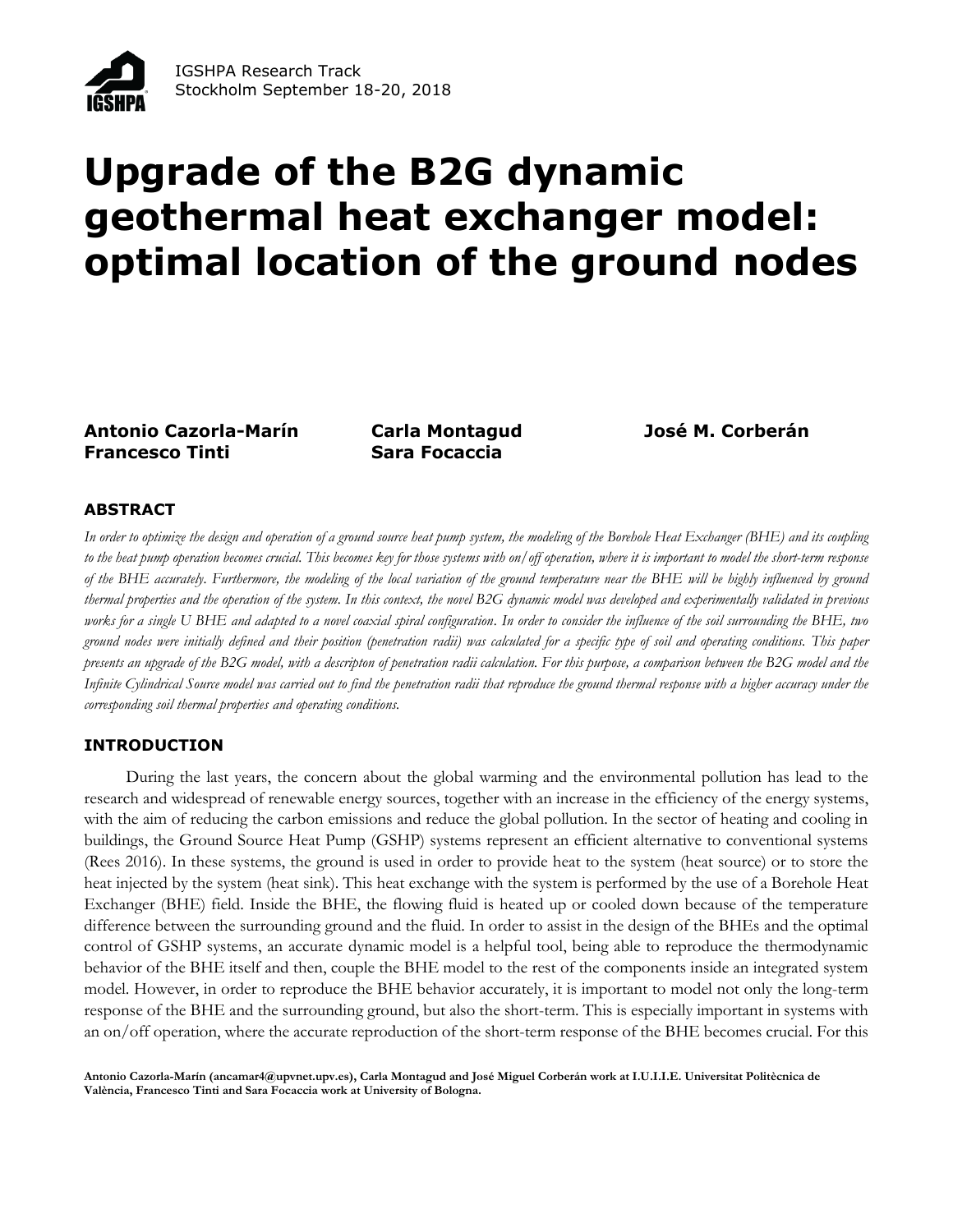purpose, the temperature variation of the nearer surrounding ground must be well predicted, and it will depend not only on the heat injected or extracted, but also on the ground thermal properties and the operating conditions of the BHE.

In this framework, several BHE models have been developed along the years. Some of them are focused on the prediction of the ground temperature variation under different assumptions, for example, the commonly used analytical models Infinite Line Source (ILS), Infinite Cylindrical Source (ICS) or Finite Line Source (FLS) based on the work carried out by Carslaw and Jaeger (1959). On the other hand, there exist several models with a higher level of detail, able to reproduce also the behavior inside the borehole in terms of water temperature. The analytical models usually include some assumptions and simplifications in order to reduce the computational cost, but also reducing the precision. However, they are easier to couple with other simulation programs (Yang, et al. 2010). Among these models, several of them use a thermal network based on thermal resistances and capacitances in order to model the heat transfer between the borehole and the surrounding ground (Eskilson and Claesson 1988; Yang, et al. 2012; Bauer, et al. 2011; Pasquier and Marcotte 2012; Lamarche, et al. 2010). Furthermore, some short-term analytical solutions have been developed, for example the one developed by Li and Lai (2012). However it can be used in time scales higher than one hour (to several years), not in vey short-term scales (in the range of minutes) in order to reproduce the dynamic behavior of an on/off GSHP. On the other hand, there exist several numerical models (Al-Khoury 2012) with a higher level of flexibility and more accuracy, but also with a higher computational cost, being difficult to couple them with other energy analysis programs. Furthermore, some other computer programs are used in the design and simulation of GSHP systems and the BHE, for example: GLHEPRO, EED, EnergyPlus or TRNSYS (Yang, et al. 2010). Regarding the thermal response of the ground and the amount of soil that is affected by the heat injection during a specific time period, it is usually addressed by adding a number of radial ground nodes and discretizing the soil mass in small radial steps until the farfield radius, where the effect of the heat injection vanishes. This far-field radius calculation has been addressed by several authors, for example, Hart and Couvillion (1986) defined it as  $r_{\infty} = 4\sqrt{\alpha t}$ , which depends on the ground thermal diffusivity  $(\alpha)$  and the injection period  $(t)$ . The addition of ground nodes inevitably leads to an increase in the complexity of the model and therefore, an increase in the computational cost. In this context, the novel B2G dynamic model was developed and experimentally validated in previous works for a single U BHE (Ruiz-Calvo, et al. 2015). In order to reduce the computational cost, the simpler 2D thermal network that reproduces the fluid temperature evolution with a high accuracy was used and only the portion of the surrounding ground affected by the heat injection period was considered. This model was adapted to a novel coaxial spiral BHE configuration designed by GEOTHEX® (http://www.geothex.nl/). This BHE has been developed and optimized in the framework of a HORIZON 2020 European Project, GEOTeCH (European Commision 2015). The adaptation to the coaxial spiral BHE was previously presented in the IGSHPA 2017 conference (Cazorla-Marin, et al. 2017a), where a validation of the model with experimental data from a TRT (Witte 2012) was carried out. In order to account for the influence of the thermal properties of the ground and the operating conditions of the system in the soil surrounding the BHE wall, two different penetration diameters were initially defined as an input in the model (now referred as penetration radii). They were determined calculating the distance at which the heat transfer rate in the ground was negligible by using the ICS model for the specific type of soil and different injection times, for example, 15 hours for the second ground node (mid-term) and 3 hours for the first ground node (short-term). The results showed that the B2G approach applied to this configuration produced a model that could accurately predict the behaviour of the BHE, obtaining a Root Mean Square Error (RMSE) of 0.095 K (in the case with no enhanced convective heat transfer). In this work, an upgrade of the B2G model with three ground nodes is presented. The simulation in TRNSYS with the same TRT data produces a RMSE of 0.088 K, lower than the previous work. In order to make the use of the B2G model more general, it should be able to reproduce the effect of any type of soil and system operating conditions. Therefore, their influence in the determination of the corresponding penetration radii needs to be addressed and modelled. This paper presents an upgrade of the B2G model where the determination of the ground nodes location is described. For this purpose, the B2G model was compared to the ICS model, and the penetration radii that minimize the difference between the results of the two models is calculated by using an optimization algorithm implemented in MATLAB®. The future objective of this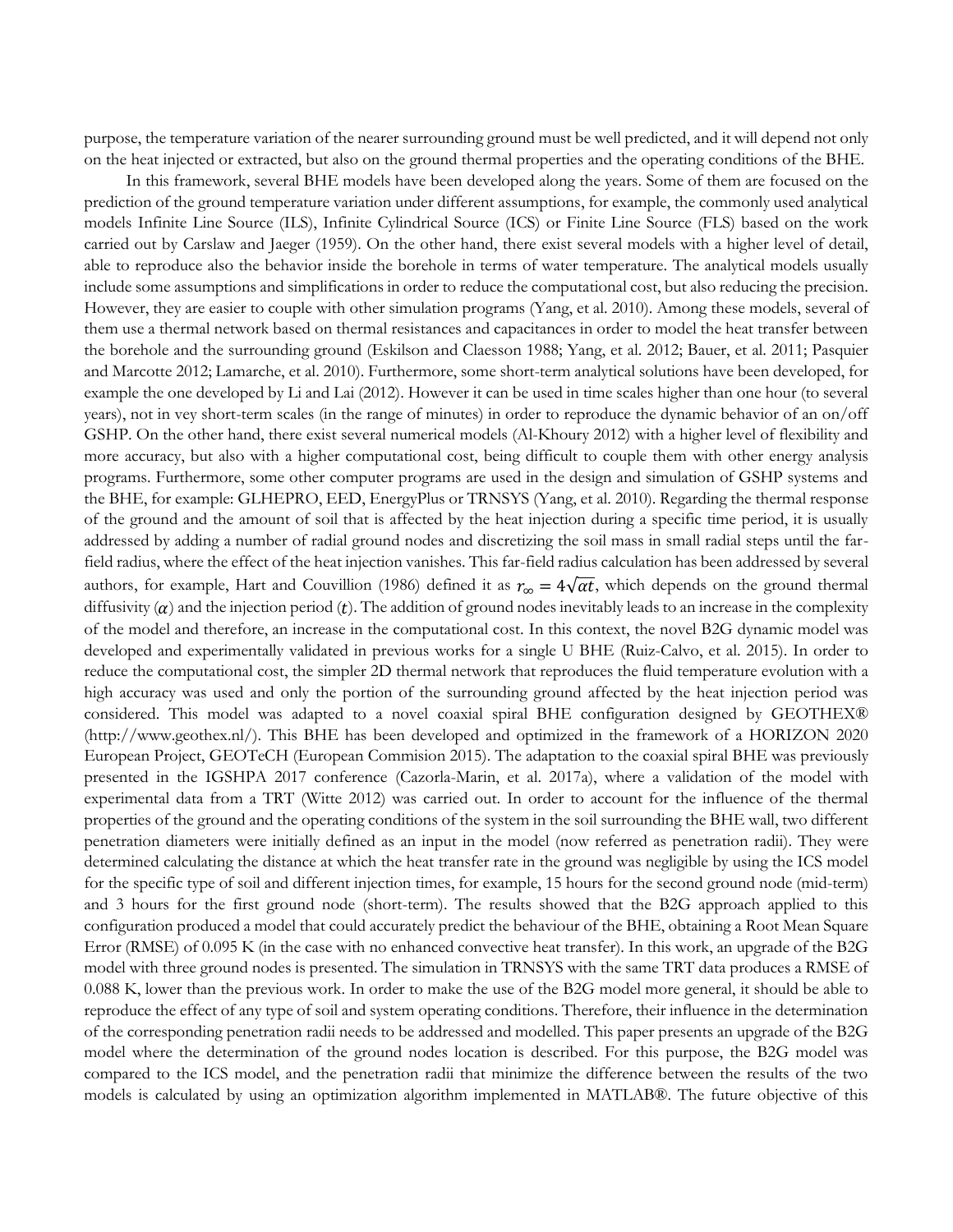methodology is to obtain polynomial correllations where the penetration radii could be determined as a function of the soil thermal properties, BHE geometry and operating conditions (heat injection period). These correlations would be further implemented inside the B2G model for its widespread use.

#### **B2G BHE MODEL**

#### **U-tube B2G model**

The B2G dynamic model was originally developed in order to reproduce the short-term behaviour of a single Utube BHE in terms of the water temperature evolution throughout the pipe. For this purpose, a thermal network approach is used, together with a vertical discretization of the borehole. In order to reduce the computational cost, a simple 2D thermal network was used and only the portion of the surrounding ground affected by the heat injection/extraction was considered, so that it is possible to reproduce the water temperature evolution with a high accuracy. The thermal network consists of five nodes, connected by six thermal resistances, where each node represents one part of the BHE: downward and upward fluid, two grout sections and the surrounding ground. The thermal properties of the fluid, grout and ground are considered: thermal capacitance (representing the thermal inertia) and conductivity, as well as the BHE geometry. On the other hand, the thermal resistances represent the convective and conductive heat transfer between nodes. Concerning the fluid nodes, the advection is taken into account, but the axial conduction is neglected. The entire model consists of a 5C6R-n model (five thermal capacitances, six thermal resistances and *n* vertical divisions of the BHE), which is a system of ordinary differential equations that is solved by standard numerical procedures. The U-tube B2G model was implemented in TRNSYS and was presented and experimentally validated against different conditions in (Ruiz-Calvo, et al. 2015) and (De Rosa, et al. 2015).

#### **Coaxial B2G model**

The single U-tube BHE model was adapted to a standard coaxial configuration as well as to a spiral coaxial configuration. The main difference between them is that, in the spiral coaxial BHE, the fluid flowing through the outer pipe follows a helical path. This is modeled using an equivalent section in the outer pipe, that is, the equivalent hydraulic diameter corresponding to the helical channel is determined in order to calculate the hydraulic and thermodynamic properties. The adaptation of the B2G model to the standard coaxial configuration was previously presented in (Cazorla-Marin, et al. 2017b). On the other hand, the adaptation to the spiral coaxial configuration was presented in (Cazorla-Marin, et al. 2017a), where a more detailed explanation of the model and the calculation of the different parameters can be found, this description is also applicable to the standard coaxial configuration. In order to adapt the B2G model to the coaxial configurations, the thermal network was modified to a simpler linear thermal network with five thermal capacitances and four thermal resistances. Furthermore, the vertical heat conduction between grout and ground nodes is considered by the use of vertical thermal resistances ( $R_{vb}$ ,  $R_{vg1}$  and  $R_{vg2}$ ). The five thermal capacitances represent the fluid in the inner pipe  $(T_i)$ , the fluid in the outer pipe  $(T_o)$ , the grout  $(T_b)$ , the closer surrounding ground  $(T_{g1})$ , which represents the ground affected by a short period of heat injection/extraction and a further ground section  $(T_{q2})$ , representing the ground affected by a larger period of heat injection/extraction. The convective and conductive heat transfer between nodes was calculated using radial thermal resistances between nodes ( $R_{io}$ ,  $R_{oh}$ ,  $R_{bq1}$  and  $R_{q1q2}$ ). As it can be observed, in the coaxial model, two ground nodes are used instead of only one. In this way, it is possible to obtain a better prediction of the ground temperature evolution during all the heat injection/extraction period, therefore, a better accuracy in the prediction of the fluid temperature. In the last version of the coaxial model, another ground node has been added, representing the undisturbed ground  $(T_{ua})$ , where the temperature is constant. Therefore, it is possible to take into account the heat transfer between the second ground node and the undisturbed ground, represented by a thermal resistance ( $R_{g2ug}$ ), as it is presented in (Cazorla-Marin, et al. 2018). [Figure 1](#page-3-0) a) shows the linear thermal network for the spiral coaxial model, while the vertical discretization of the borehole is shown in [Figure 1](#page-3-0) b).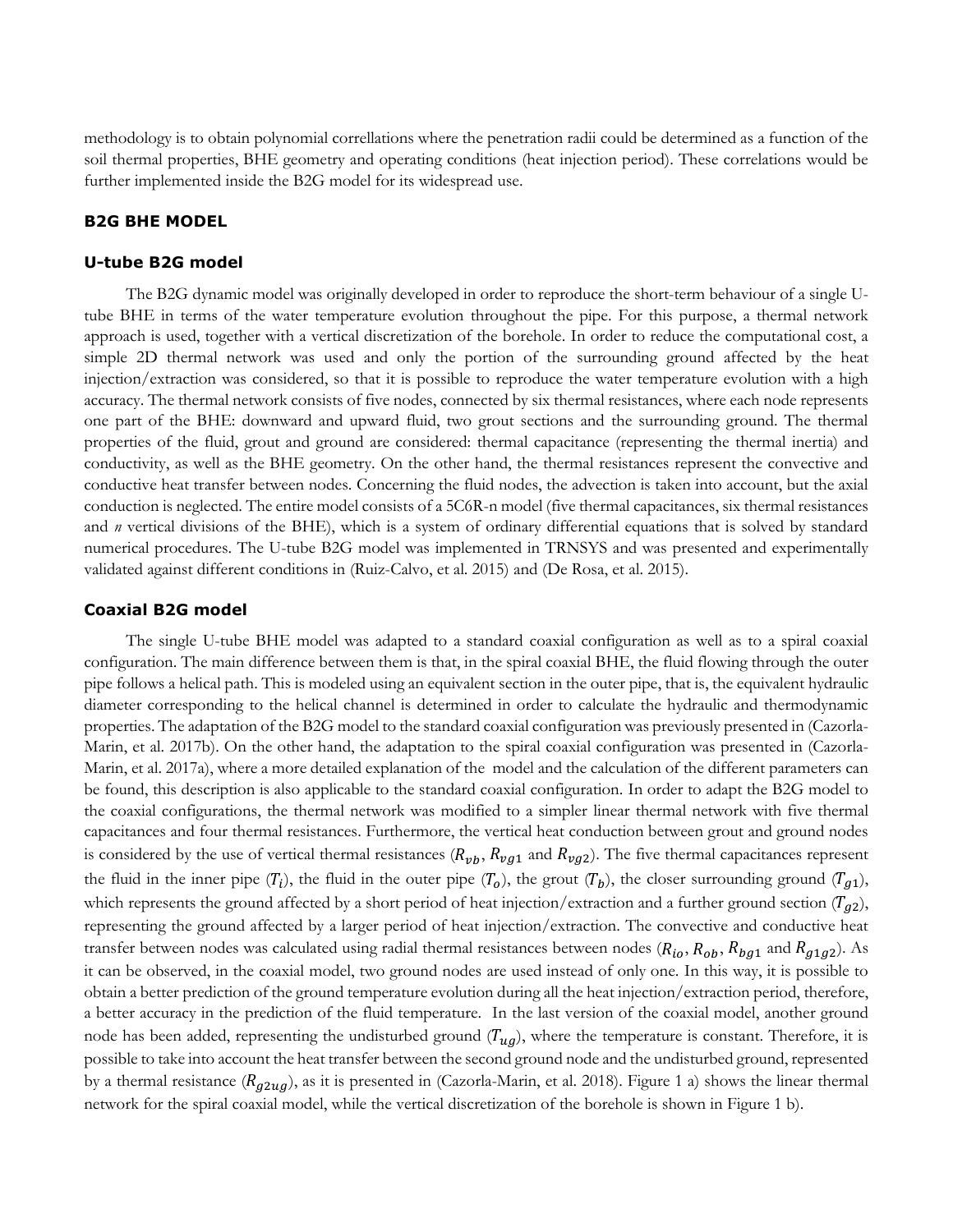

<span id="page-3-0"></span>**Figure 1** Thermal network of the coaxial configuration model: a) borehole layout (spiral coaxial); b) vertical discretization.

#### **OPTIMAL LOCATION OF THE GROUND NODES**

The position of the ground nodes is defined by three penetration radii. The calculation of these penetration radii is not straitghforward, as it will influence in the calculation of the ground temperature and thus, in the water temperature calculation. For example, for the first ground node, the higher the value of the penetration radius, the bigger the amount of ground that the model will consider, therefore, the bigger the heat capacity of this ground section. If the heat capacity is bigger, the temperature of this node will vary slowlier, and it will influence in the short-term evolution of the water temperature. Analogously, the same will occur with the second ground node. However, the position of the undisturbed ground node will only have an influence in the heat transfer between the second ground node and the undisturbed ground node (increasing or decreasing the thermal resitance), as it only represents a temperature boundary, with no temperature variation. In previous works, in order to calculate the radius of the undisturbed ground node ( $R_{ugp}$ ), the heat flux in the ground was calculated for the whole heat injection period in the radial direction, and the distance where the heat flux was negligible for this period was used to set the undisturbed ground node distance. For this purpose, the equation of the Infinite Cylindrical Source (ICS) (Carslaw and Jaeger 1959) model was used. Regarding the other ground nodes, their position was calculated for a shorter period of heat injection (for example, 1 hour for the first ground node and 5 hours for the second ground node). In this work, a new methodology is proposed, in which a comparison between the B2G model and the ICS model is carried out in order to calculate the penetration radii that reproduce with the highest accuracy the temperature variation of the ground nodes and the heat transfer along the ground. In this comparison, a constant heat flux on the borehole wall during all the heat injection period is assumed, and the ground temperature variation is calculated for the ground nodes position and the heat transfer rate between them, for each time step. The ground nodes position (penetration radii  $R_{gp1}$ ,  $R_{gp2}$  and  $R_{ug}$ ; corresponding to the ground nodes  $T_{g1}$ ,  $T_{g2}$ and  $T_{uq}$ , respectively) will be optimized, so the difference between the results calculated by the two models is minimum. For this purpose, the B2G thermal network has been adapted in order to consider a constant heat flux on the borehole wall instead of the fluid through the BHE tubes. Therefore, a node on this surface is considered  $(T_b)$ , and a constant heat flux  $(q_0)$  is imposed. [Figure 2](#page-4-0) shows the thermal network corresponding to this problem. The ground nodes  $T_{g1}$ and  $T_{g2}$  are located, each one, at the average distance between the two concentric circumferences that form each annulus region. These positions are defined by the radii  $r_{q1}$  and  $r_{q2}$ , respectively.

$$
r_{g1} = \frac{R_{gp1} + r_b}{2} \quad ; \quad r_{g2} = \frac{R_{gp2} + R_{gp1}}{2} \tag{1}
$$

Where  $r_b$  represents the borehole wall radius. On the other hand,  $q_1$  represents the heat transfer between the ground nodes  $T_{g1}$  and  $T_{g2}$ , while  $q_2$  represents the heat transfer between  $T_{g2}$  and  $T_{ug}.$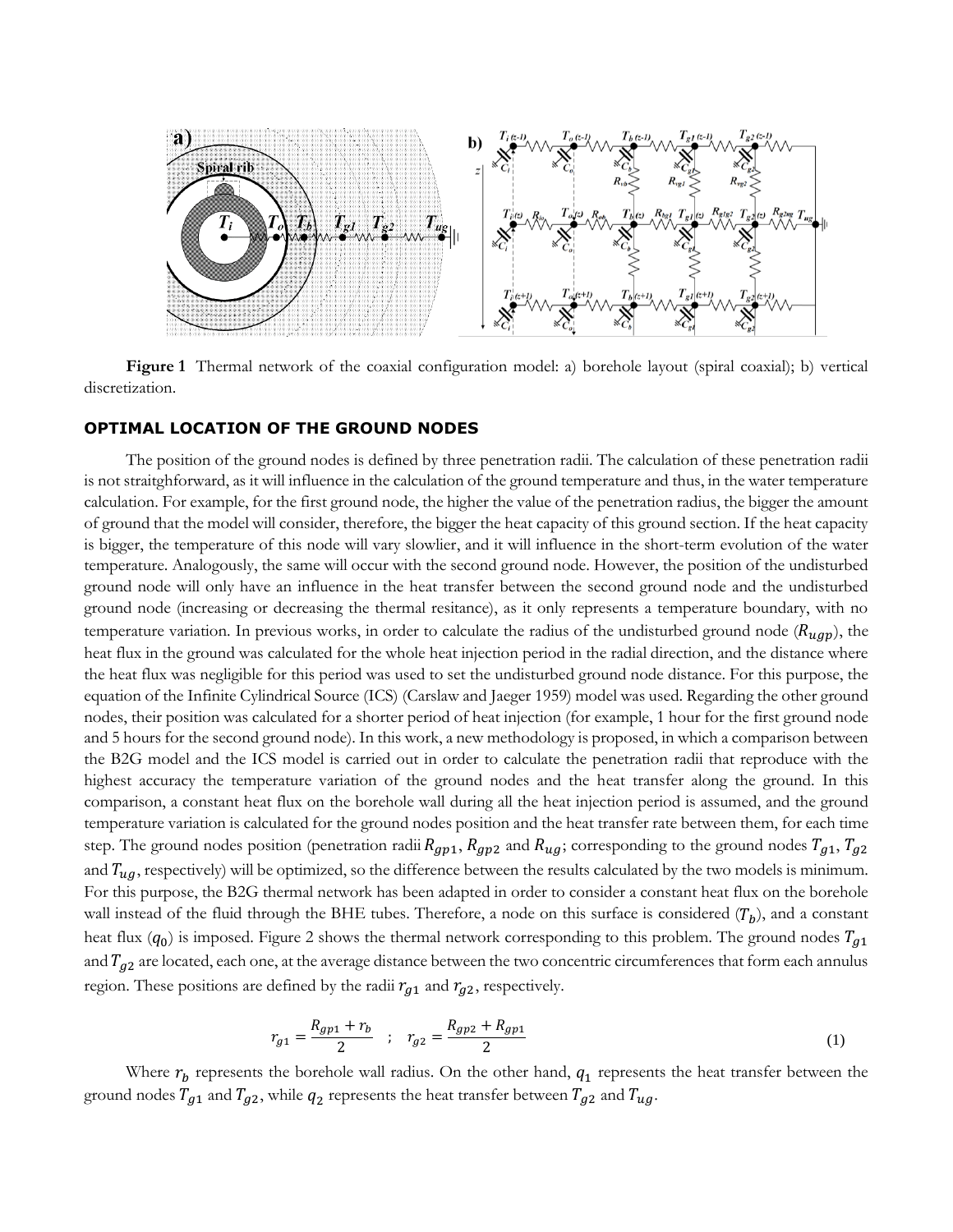

<span id="page-4-0"></span>Figure 2 Thermal network used for the calculation of the penetration radii

The main parameters used in the models are the borehole radius  $(r_b)$ , the ground thermal conductivity ( $\lambda$ ), the ground volumetric heat capacity  $(c_p)$  and the heat flux  $(q_0)$ . The main inputs are the three penetration radii  $(R_{gp1}, R_{gp2}$ and  $R_{ug}$ ). The initial ground temperature is assumed to be zero, as only the temperature variation is calculated.

# **B2G model**

In the B2G model, the temperature of the ground nodes  $T_{g1}$  and  $T_{g2}$  is calculated using the main BHE parameters and penetration radii. First, the thermal capacitances  $(C)$  of the two ground nodes are calculated (eq. 2), together with the  $UA$  values, which represent the thermal resistance between ground nodes (eq. 3).

$$
C_{g1} = \pi \left( R_{gp1}^2 - r_b^2 \right) c_v \quad ; \quad C_{g2} = \pi \left( R_{gp2}^2 - R_{gp1}^2 \right) c_v \tag{2}
$$

$$
UA_{bg1} = \frac{2 \pi \lambda}{\ln(r_{g1}/r_b)} \qquad ; \qquad UA_{g1g2} = \frac{2 \pi \lambda}{\ln(r_{g2}/r_{g1})} \qquad ; \qquad UA_{g2ug} = \frac{2 \pi \lambda}{\ln(R_{ug}/r_{g2})} \tag{3}
$$

Second, the ground nodes temperatures ( $T_{g1}$  and  $T_{g2}$ ) are calculated using the energy balance equations. The undisturbed ground temperature is defined as zero ( $T_{ug} = 0$ ).

$$
C_{g1} \frac{\partial T_{g1}(t)}{\partial t} = q_0 + U A_{g1g2} \left( T_{g2}(t) - T_{g1}(t) \right)
$$
\n(4)

$$
C_{g2} \frac{\partial T_{g2}(t)}{\partial t} = U A_{g1g2} \left( T_{g1}(t) - T_{g2}(t) \right) + U A_{g2ug} \left( T_{ug}(t) - T_{g2}(t) \right)
$$
(5)

Finally, the heat transfer rate between ground nodes is calculated  $(q_1$  and  $q_2)$  using the equations 6 and 7.

$$
q_1^{B2G}(t) = U A_{g1g2} \left( (T_{g1}^{B2G}(t) - T_{g2}^{B2G}(t)) \right)
$$
 (6)

$$
q_2^{B2G}(t) = UA_{g2ug}\left((T_{g2}^{B2G}(t) - T_{ug}^{B2G}(t)\right) \tag{7}
$$

#### **Infinite Cylindrical Source model**

The Infinite Cylindrical Source (ICS) model calculates the heat transfer in the region bounded internally by a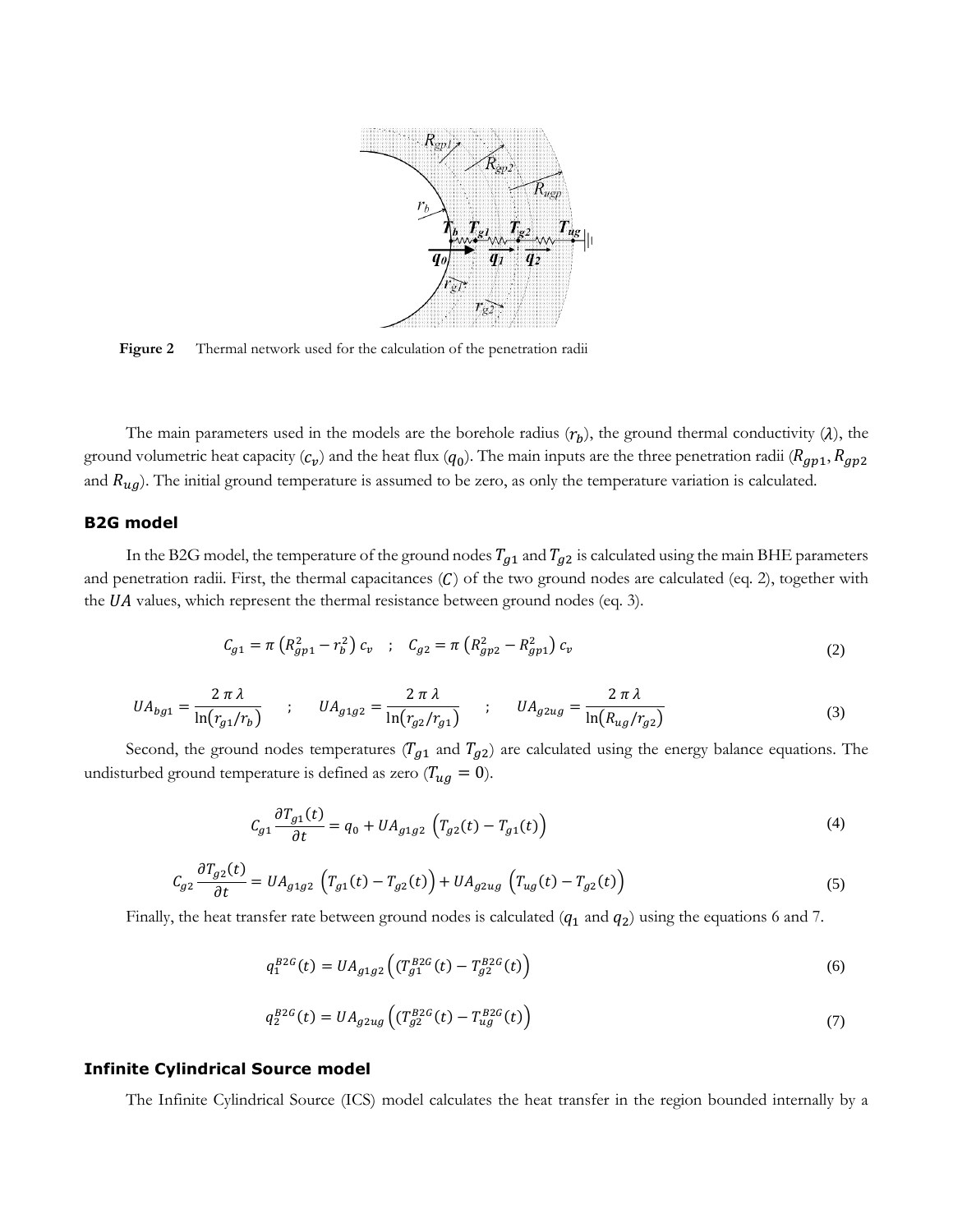circular cylinder and constant heat flux in its surface. In this case, the internal circular cylinder would correspond to the borehole wall, with radius  $r_b$ , and the constant heat flux through its surface would be  $q_0$ . The solution for the calculation of the ground temperature along the radial distance was provided by Carslaw and Jaeger (Carslaw and Jaeger 1959). This solution is presented in equation (8), where the initial ground temperature is zero, and  $\alpha$  represents the thermal diffusivity of the ground  $(\alpha = \lambda/c_v)$ .

$$
T^{ICS}(r,t) = -\frac{2q_0}{\pi^2 r_b \lambda} \int_0^\infty (1 - e^{-\alpha u^2 t}) \frac{J_0(ur) Y_1(ur_b) - Y_0(ur) J_1(ur_b)}{u^2 [J_1^2(ur_b) + Y_1^2(ur_b)]} du \tag{8}
$$

Therefore, the temperature in the ground nodes will be calculated by the equation (9).

$$
T_{g1}^{ICS}(t) = T^{ICS}(r_{g1}, t) \qquad ; \qquad T_{g2}^{ICS}(t) = T^{ICS}(r_{g2}, t) \tag{9}
$$

Regarding the heat transfer between nodes, it is calculated using the Fourier's law applied in the frontier between the ground nodes ( $R_{gp1}$  and  $R_{gp2}$ ), using the equations (10-11), where  $\Delta r$  represents a very small radial distance.

$$
q_1^{ICS}(t) = -2 \pi R_{gp1} \lambda \frac{T_{R_{gp1}}^{ICS}(t) - T_{R_{gp1} + \Delta r}^{ICS}(t)}{\Delta r}
$$
 (10)

$$
q_2^{ICS}(t) = -2 \pi R_{gp2} \lambda \frac{T_{R_{gp2}}^{ICS}(t) - T_{R_{gp2} + \Delta r}^{ICS}(t)}{\Delta r}
$$
 (11)

## **Calculation and validation of penetration radii**

Both the B2G model and ICS were implemented in MATLAB and the Root Mean Square Error (RMSE) between the B2G results and the ICS is calculated for a set of penetration radii ( $R_{gp1}$ ,  $R_{gp2}$  and  $R_{ug}$ ). Therefore, it is possible to find the penetration radii that minimize the RMSE between the two models by using an optimization algorithm. In this case, a pattern search optimization methodology was used by using the solver *patternsearch*, already implemented in the Global Optimization Toolbox in MATLAB (MathWorks 2017). For the calculation, two approaches were used:

- a) Ground nodes temperatures optimization. The ground nodes temperatures  $T_{g1}$  and  $T_{g2}$  are the variables calculated by each model. Therefore, the optimization solver calculates the set of radii that minimizes the RMSE between these temperatures calculated by the B2G and the ICS models.
- b) Heat transfer rates optimization. The heat transfer rates  $q_1$  and  $q_2$  are the variables to calculate. Therefore, the optimization solver finds the penetration radii that minimize the RMSE between the heat transfer rates calculated by each model.

Once the penetration radii are calculated, they are used as inputs in the B2G model implemented in TRNSYS. Thus, it can be checked if this set of penetration radii are suitable to reproduce the behavior of the BHE accurately. For this purpose, it is employed the same methodology followed in (Cazorla-Marin, et al. 2017a), using the experimental data from a Thermal Response Test (TRT). So the inlet mass flow rate and fluid temperature are introduced as inputs in the B2G model and the outlet fluid temperature is calculated, together with the total heat transferred to the ground. Then, the calculated results are compared to the experimental ones by calculating the RMSE of the outlet fluid temperature and the percentage difference of the heat transferred to the ground.

#### **Case study parameters**

In this study, the spiral coaxial BHE developed by GEOTHEX® was used. The main parameters are calculated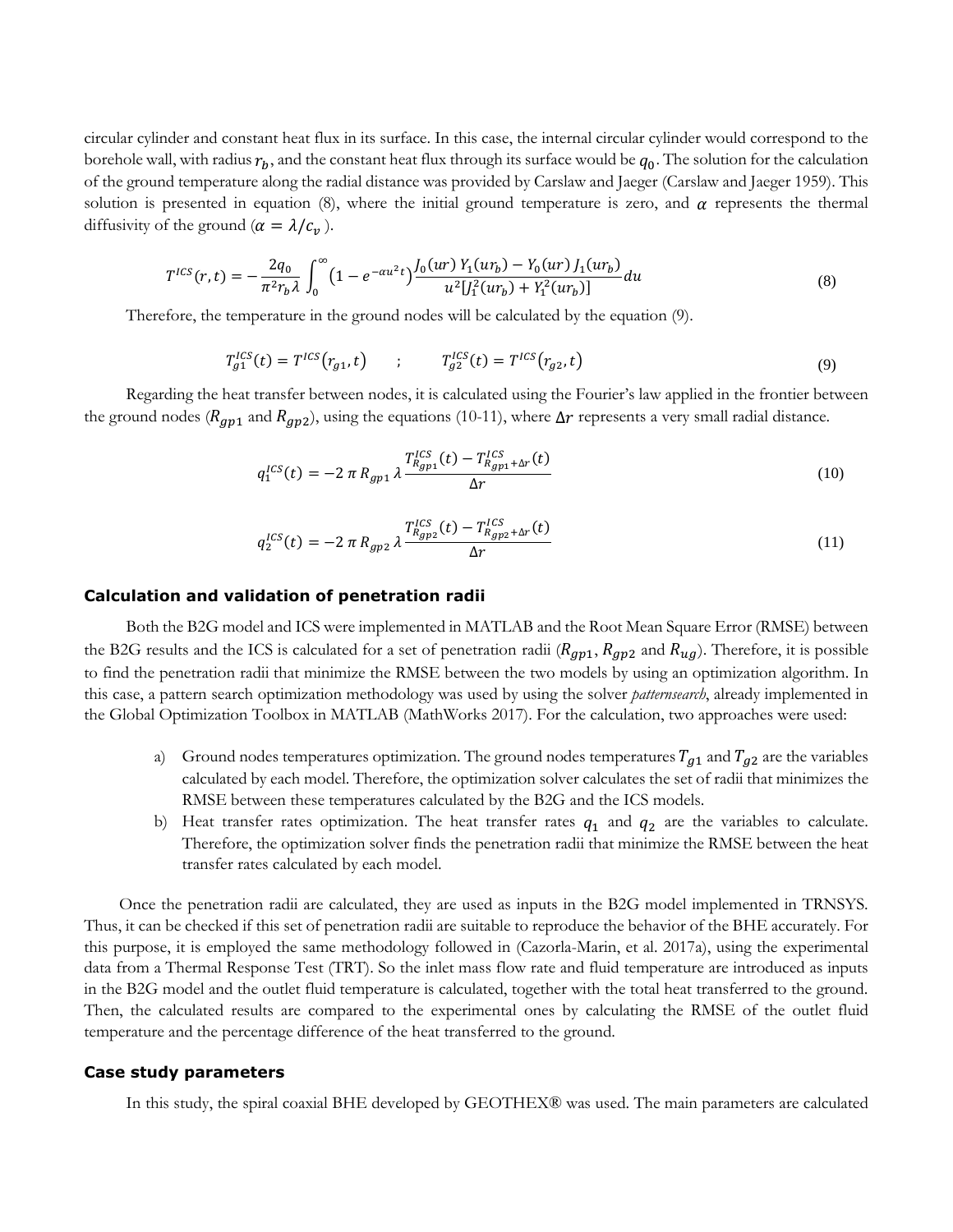from a TRT carried out in Houten, The Netherlands (Witte 2012). The main parameters used in the calculation of the penetration radii in MATLAB are shown in [Table 1.](#page-6-0) Regarding the main parameters used for the TRT simulation in TRNSYS, they are the same as the ones already presented in a previous work (Cazorla-Marin, et al. 2017a).

<span id="page-6-0"></span>

| rable 1. Finally parameters for the calculation of the penetration radii |                                      |                                           |                   |  |  |
|--------------------------------------------------------------------------|--------------------------------------|-------------------------------------------|-------------------|--|--|
| TRT data                                                                 |                                      | Model parameters                          |                   |  |  |
| Ground thermal conductivity                                              | $2.13 W/m \cdot K$                   | Heat injection period                     | 15 <sub>h</sub>   |  |  |
| Ground volumetric heat capacity                                          | $2410 \text{ kJ/m}^3 \cdot \text{K}$ | Time step                                 | $3 \text{ min}$   |  |  |
| Borehole radius $(r_h)$                                                  | $0.044 \text{ m}$                    | Differential radial distance $(\Delta r)$ | $0.001 \text{ m}$ |  |  |
| Average heat flux $(q_0)$                                                | 17.7 W/m                             | Initial point $(R_{gp1}/R_{gp2}/R_{ug})$  | 0.1/0.2/0.3       |  |  |

# **Table 1. Main parameters for the calculation of the penetration radii**

#### **RESULTS**

The calculation of the penetration radii was carried out in MATLAB for the two approaches. The results that were obtained are the following:

- a) Ground nodes temperature optimization:  $R_{gp1}$ =0.163 m,  $R_{gp2}$ =0.362 m,  $R_{ug}$ =0.593 m.
- b) Heat transfer rate optimization:  $R_{gp1}$ =0.165 m,  $R_{gp2}$ =0.352 m,  $R_{ug}$ =0.517 m.

It can be seen that both approaches produce quite similar results for  $R_{gp1}$  and  $R_{gp2}$ . However, the ground temperatures approach produces a bigger undisturbed ground radius. The results obtained by each model are shown in [Figure 3,](#page-6-1) for each optimization approach.



<span id="page-6-1"></span>**Figure 3** Penetration radii calculation: a) Ground nodes temperature optimization; b) Heat transfer rate optimization.

It can be seen that, for both cases, the results produced by the B2G model are quite similar to the results produced by the ICS model. The accuracy of these results will be validated in the next step, with the simulation of the TRT[. Figure](#page-7-0)  [4](#page-7-0) shows the comparison between the outlet temperature calculated by the B2G model implemented in TRNSYS and the experimental outlet temperature for the two sets of penetration radii obtained previously.

For both optimization approaches, the calculated outlet temperature is quite similar to the experimental one, with a RMSE of 0.088K in the ground temperatures approach (case a), and 0.087K in the heat transfer rate approach (case b). Regarding the calculated heat transfer to the ground and the deviation with the experimental results, it is summarized in Table 2.

**Table 2. Heat transferred to the ground during the TRT**

| Experimental | B <sub>2</sub> G model, method a) | 1.00<br>Percentage difference | B2G model.<br>Method b)     | Percentage difference |
|--------------|-----------------------------------|-------------------------------|-----------------------------|-----------------------|
| 43022.       | 1864.5                            | $\angle .69\%$                | 1102001<br>, <u>, , , ,</u> | $-30/2$               |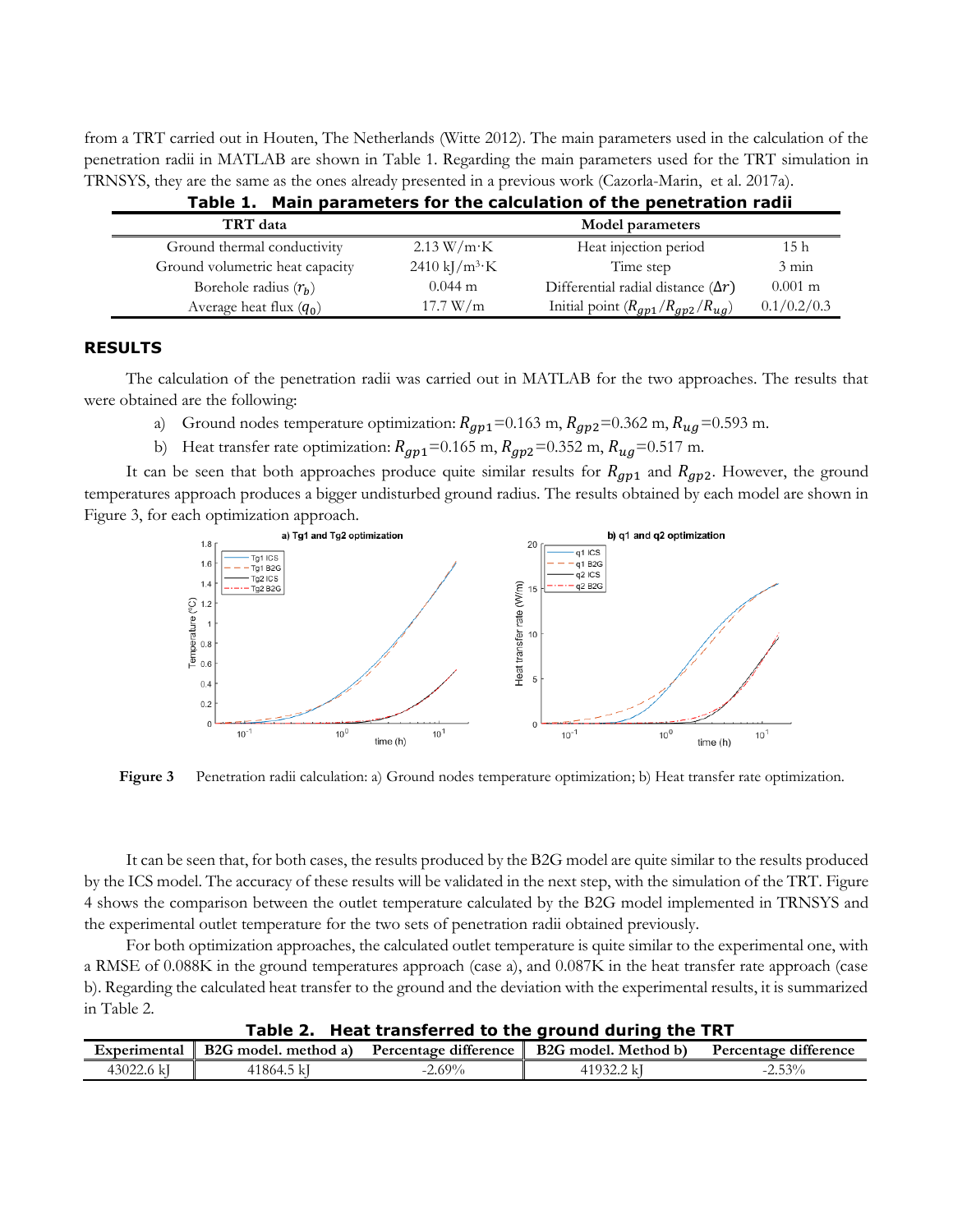

<span id="page-7-0"></span>**Figure 4** Comparison between the experimental and calculated outlet temperature using the B2G model with the calculated penetration radii. a) Ground nodes temperature optimization; b) Heat transfer rate optimization.

Taking a look at the results, it can be concluded that the 'heat transfer optimization approach' is slightly better.

It should be mentioned that the calculation of the ground nodes position was also carried out with different values of heat injection, producing the same optimal position of the ground nodes. Therefore, it can be concluded that this position is independent of the heat injected and can be applied in the B2G model inside a complete ground source heat pump system model, where the heat load will be variable, also along the borehole depth.

## **CONCLUSION**

The B2G dynamic model was presented previously as an accurate tool to reproduce the short-term behavior of a BHE for different configurations (U-tube, coaxial or spiral coaxial). In this work, a new methodology to calculate the position of the three ground nodes considered in the model is presented. For this purpose, a comparison between the B2G model, adapted to a constant heat flux on the borehole wall surface, and the Infinite Cylindrical Source (ICS) is carried out to find the position of the ground nodes that reproduce with the highest accuracy the ground thermal response. In order to achieve this, two approaches were considered in the calculation of the ground nodes position, depending on the results that are compared between models. In the case a), the values to compare are the ground nodes temperatures; while in the case b), the values to compare are the heat transfer rates between ground nodes. The calculated ground nodes positions (referred as penetration radii) are used in the B2G model implemented in TRNSYS to simulate a thermal response test, reproducing the dynamic thermal response of the BHE with a high accuracy (maximum RMSE of 0.088K and maximum 2.7% deviation in the calculation of the heat exchanged with the BHE). The main objective of this new methodology would be the calculation of several polynomial correlations, which would be implemented in the TRNSYS model, in order to determine the ground nodes positions depending on the ground thermal properties, the borehole geometry and the operating conditions heat injection period).

#### **ACKNOWLEDGMENTS**

The present work has been supported by the European Community Horizon 2020 Program for European Research and Technological Development (2014-2020) inside the framework of the project 656889 – GEOTeCH (Geothermal Technology for Economic Cooling and Heating) and by the Generalitat Valenciana inside the program "Ayudas para la contratación de personal investigador en formación de carácter predoctoral (ACIF/2016/131)".